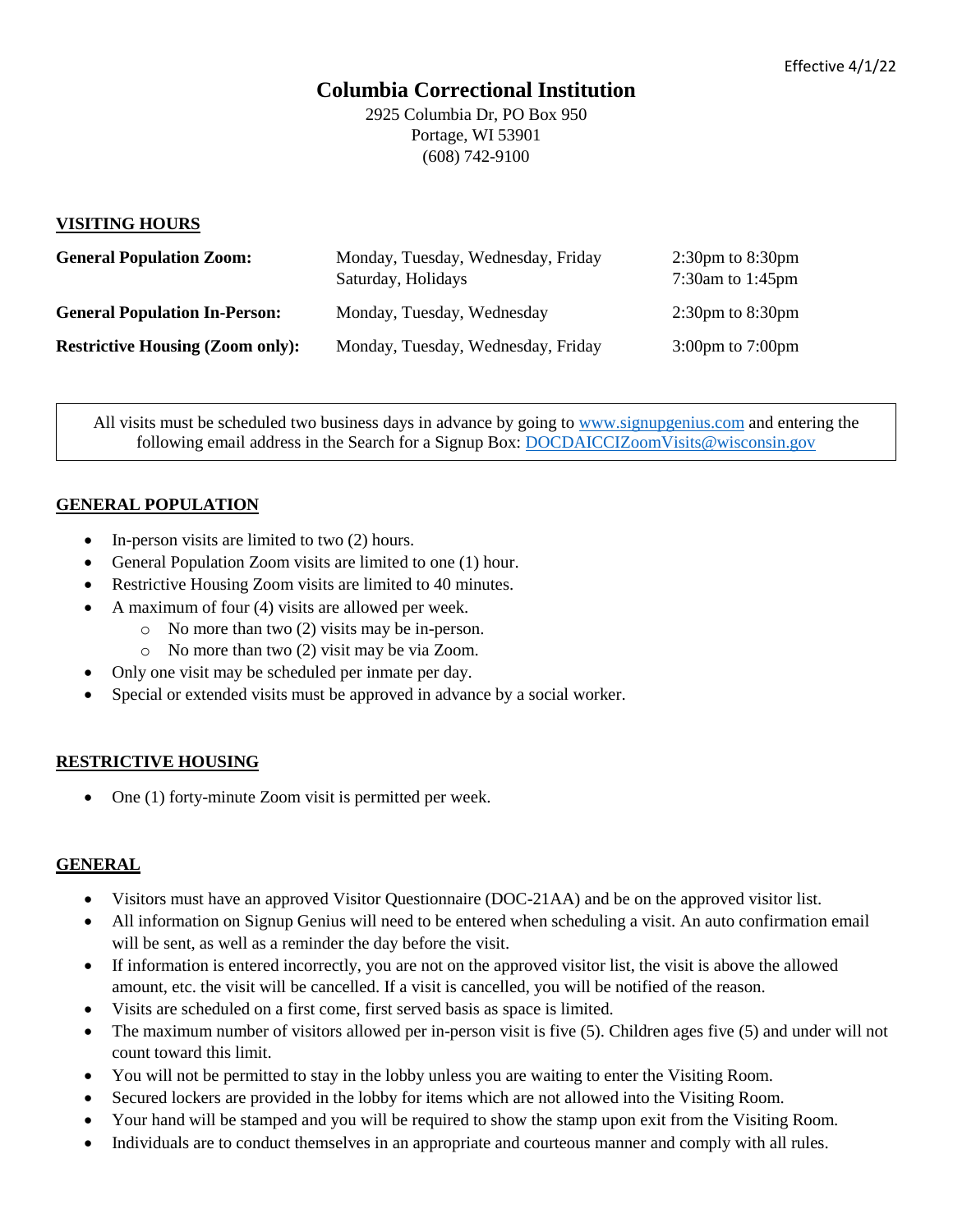# **ARRIVAL AT COLUMBIA CORRECTIONAL INSTITUTION**

- Minors cannot be left unattended in the lobby.
- No weapons, illegal drugs, alcohol or tobacco products are allowed on state property.
- Pets are not permitted on state property, except for the visually impaired and service animals.
- Anyone denied visitation must leave state property immediately.
- No one is allowed to remain on state property while waiting for other persons who are visiting.
- Cell phones are not to be brought into the lobby.

## **IDENTIFICATION**

Individuals 16 years and older will be required to provide picture identification (driver's license, State ID card, military/tribal card, passport, or immigration card). Any person under 18 years old must be accompanied by an adult who is on the approved visitor list, unless the visitor is the spouse of the inmate.

## **METAL DETECTOR**

All persons, with the exception of Department of corrections employees and Law Enforcement Officers, must pass through and clear the metal detector. In order to expedite the entrance process, visitors should avoid wearing clothing with metal attached (i.e. buckles, snaps, metal buttons, bib overalls, underwire bras, etc.). Visitors with pacemakers or other medical implants which will affect the metal detector, must provide written medical verification (DOC-2424) in advance subject to the Security Director's verification and approval. Visitors will be denied entrance for the day after three (3) failed attempts to clear the metal detector.

## **MEDICAL EQUIPMENT**

Durable medical equipment (wheelchairs, walkers, crutches, etc.) is permitted with an approved DOC-2424.

## **ALLOWABLE ITEMS**

Only the following items may be brought in for use while visiting: money (not to exceed \$25.00), comb, baby blankets (two per child), diapers (four per child), plastic baby bottles (two per child), hand-held baby seat, diaper wipes (in clear bag), pacifier (one per child), coat, gloves, headwear. All items are subject to be searched by lobby staff. Personal medication will be controlled by staff at all times and will be available at the officer's station in the Visiting Room where it can be obtained, if necessary.

## **ATTIRE**

The Visiting Room stresses a "family" atmosphere. The following apparel is considered inappropriate and will result in the denial of entry into the institution:

- Watches
- Transparent clothing
- Shorts that are shorter than fingertip length with the visitor standing with proper posture, arms straight down, fingers extended.